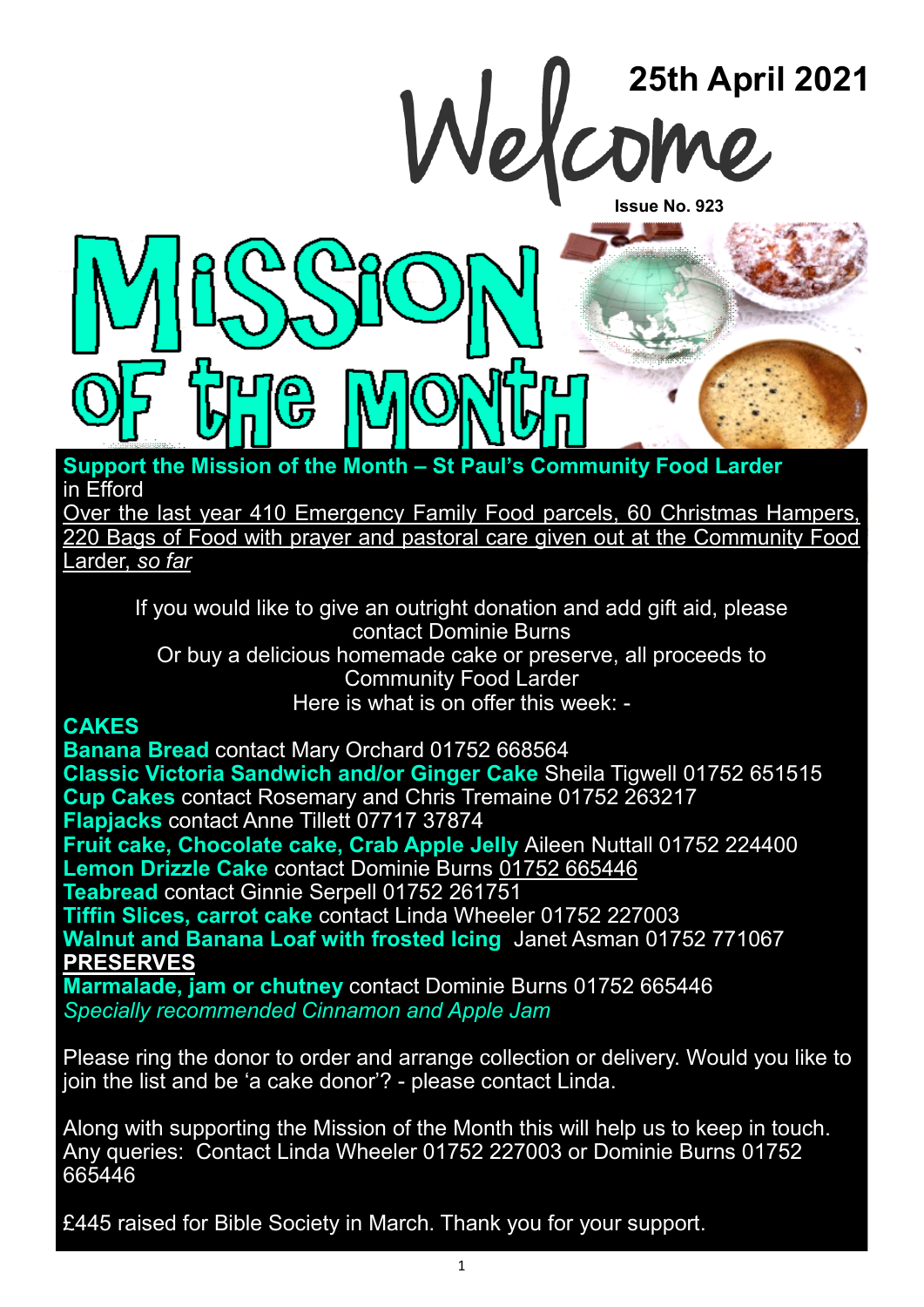#### **YOU TUBE SUNDAY SERVICE STREAMING LINK <https://www.youtube.com/channel/UCqTPdwPeUXD1TIFuG76xLfg>**

**SERVICES (with effect from 18th April 2021)**

## SUNDAYS

**10.00am Face-to-face service at St Paul's 10.30am Our main gathering together – geared to [Facebook GoLive](https://www.facebook.com/emmanuelwithstpauls/)' or [YouTube](https://www.youtube.com/channel/UCqTPdwPeUXD1TIFuG76xLfg) (see above) You can also attend in church (we hope to gather for singing outside at 10.15am) 9.00pm A short service of [Compline](https://www.emmanuelplymouth.co.uk/Publisher/File.aspx?ID=259665) on [Facebook](https://www.facebook.com/emmanuelwithstpauls/) 'Go Live' (available after as recording too)**

### ALL OTHER DAYS:

**9.00am Monday – Saturday**, **Morning prayers at [Facebook](https://www.facebook.com/emmanuelwithstpauls/) 'Go Live' 10.30am Wednesday 10.30 Short agape service on [Zoom](https://us02web.zoom.us/j/87669471222?pwd=amNNVGJ4QmtIeFhlTlFmRTRTV29ndz09) You can also attend in church 9.00pm Every day, [Compline](https://www.emmanuelplymouth.co.uk/Publisher/File.aspx?ID=259665) will be on the [Emmanuel and St Paul](https://www.facebook.com/emmanuelwithstpauls/)'s Facebook** 

Last week we had a welcome back party, with food, games and a chance to see our leaders and helpers again. There are more photos in the forthcoming magazine.

#### **THIS WEEK THE CHURCH FLOWERS ARE:**

Would you like to put a memory or dedication to the weekly church flowers? Contact Kim Gregory.







**WEEKLY PRAYER ROOM [7.30pm Wednesdays / ZOOM ID: 141 678 796 / Usual password](https://us04web.zoom.us/j/141678796?pwd=VERURTVtcWQzbkZvdXFRMnJpKzg3dz09)**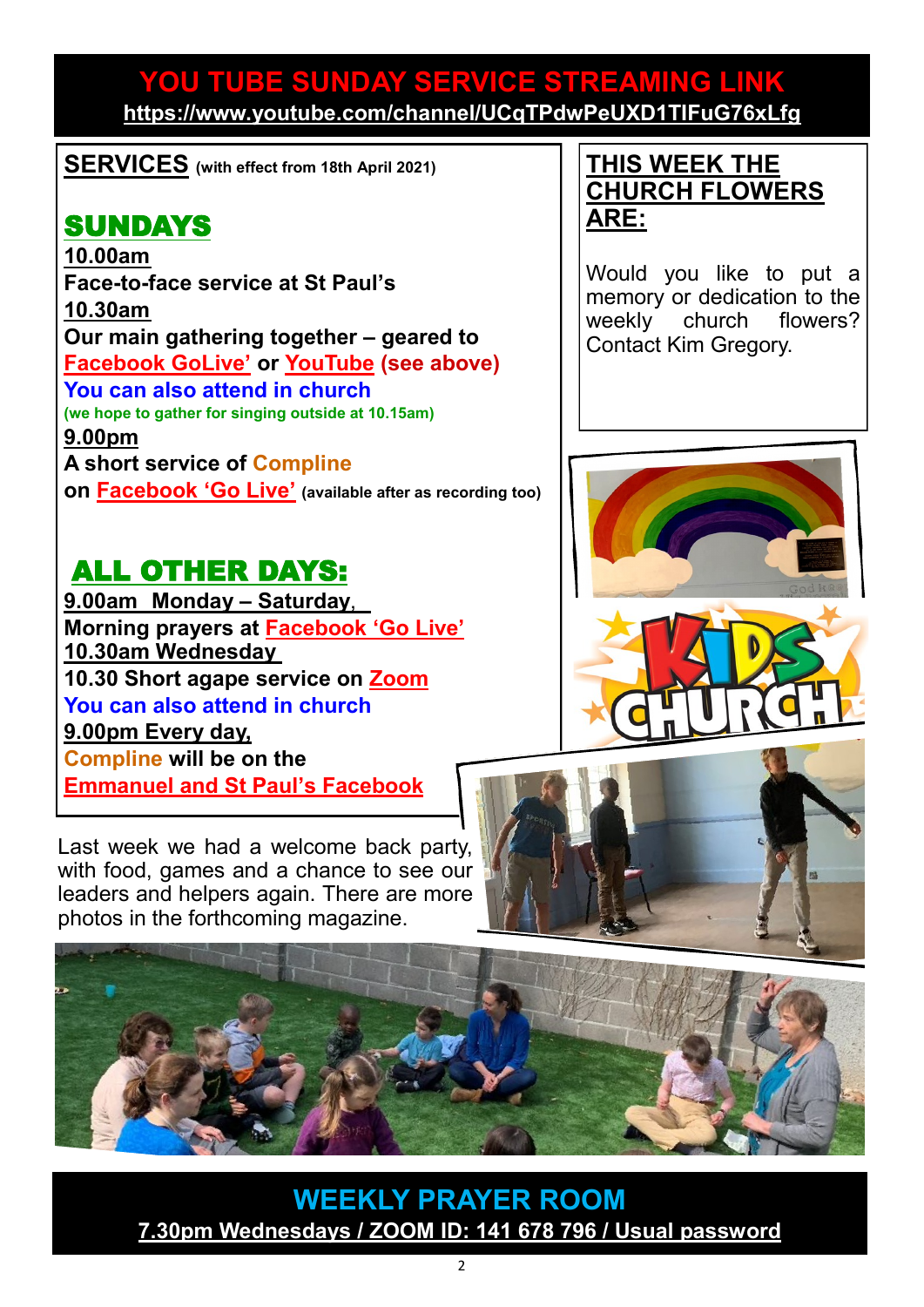### **MAGAZINE LINK**

**<https://www.emmanuelplymouth.co.uk/Publisher/File.aspx?ID=278878>**

### **SOME CLARITY**

There has been some confusion oddly, in recent weeks over our newsletter and magazine, here's the clarity!

**Newsletter** - *Weekly, deadline Mondays 5pm, weekly items, up to date content, usually 4 pages.* 

**Magazine** - *bi-monthly, carries features, article content, up to date and retrospective content (so our actions are archived). 64 pages (link above).*

**Both currently, generally, accessed by website and email link. Printed copies are send to the mailing list**

### **A NOTE OF THANKS**

Thank you to all those who have stewarded, or helped in other ways on recent Sunday mornings.

Thank you to Tim and Ray, and Ray's son, who have adapted, upgraded and fiddled with our technology to facilitate our online presence.

Thank you to those who have been delivering things, calling people, supporting and praying.

#### **DIME**

Ladies join us for DIMES next Saturday. Jane Bullard is bringing us a Climate Change Quiz. There will be a chance to discuss and pray over the issues. To prepare you might wish to follow this link

**[https://www.youtube.com/watch?](https://www.youtube.com/watch?v=VSHQ0mgHg48) [v=VSHQ0mgHg48](https://www.youtube.com/watch?v=VSHQ0mgHg48)**

11am Saturday May 1, on zoom 872 8636 7757 usual password



**WEBSITE LINK <https://www.emmanuelplymouth.co.uk/>**